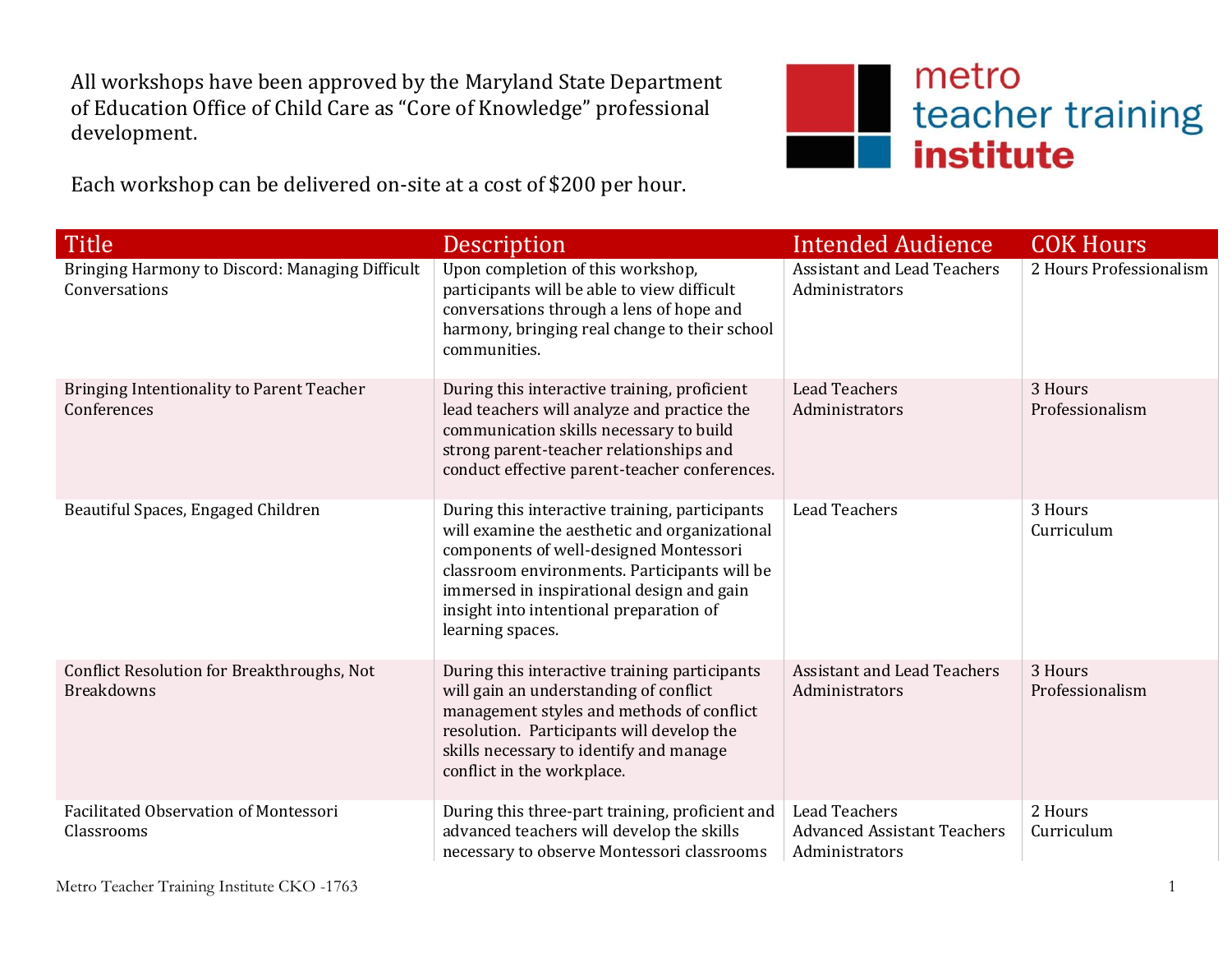|                                                                      | for optimally designed physical and<br>emotional environments.<br>Each participant will complete a pre-<br>observation workshop, two one-hour<br>observations, and a post-observation<br>workshop.                                                                                                                                                                                                                                                                                                                                                                                                                                                                                                           |                                        | 2 Hours<br>Child Development<br>2 Hours<br>Professionalism |
|----------------------------------------------------------------------|--------------------------------------------------------------------------------------------------------------------------------------------------------------------------------------------------------------------------------------------------------------------------------------------------------------------------------------------------------------------------------------------------------------------------------------------------------------------------------------------------------------------------------------------------------------------------------------------------------------------------------------------------------------------------------------------------------------|----------------------------------------|------------------------------------------------------------|
| <b>Focus on Handwriting</b>                                          | All attendees will bring 5 handwriting<br>samples to distribute to other attendees.<br>Workshop will cover the developmental<br>stages of handwriting, the scope and<br>sequence of the handwriting curriculum and<br>the assessment and remediation process.<br>Attendees will organize the shared activities<br>by developmental stages in the binders<br>brought to class and create their own<br>resource notebook.                                                                                                                                                                                                                                                                                      | <b>EC Lead Teachers</b>                | 3 Hours<br>Curriculum                                      |
| Pending Review: Helping Parents Navigate<br><b>Screens and Media</b> | During this interactive training participants<br>will learn about current research into media<br>exposure and screen use, and then prepare to<br>share this information with parents. Upon<br>completion of this workshop, participants<br>will identify the recommended appropriate<br>use of technology for children under 6 years<br>of age, describe how they will provide<br>learning opportunities for families regarding<br>technology's role in learning and<br>development, and list resources they will<br>recommend to parents. Participants will also<br>outline and explain a plan for an inclusive<br>and interactive parent workshop on media<br>and screen use to implement in their school. | <b>Lead Teachers</b><br>Administrators | 4 Hours<br>Community                                       |
| Pending Review: Joy in the Classroom                                 | Teachers should reflect positive,<br>responsible, sensitive, and respectful<br>attitudes in working with all children.<br>During this interactive training<br>participants will describe the dispositions                                                                                                                                                                                                                                                                                                                                                                                                                                                                                                    | <b>Assistant and Lead Teachers</b>     | 3 Hours<br>Professionalism                                 |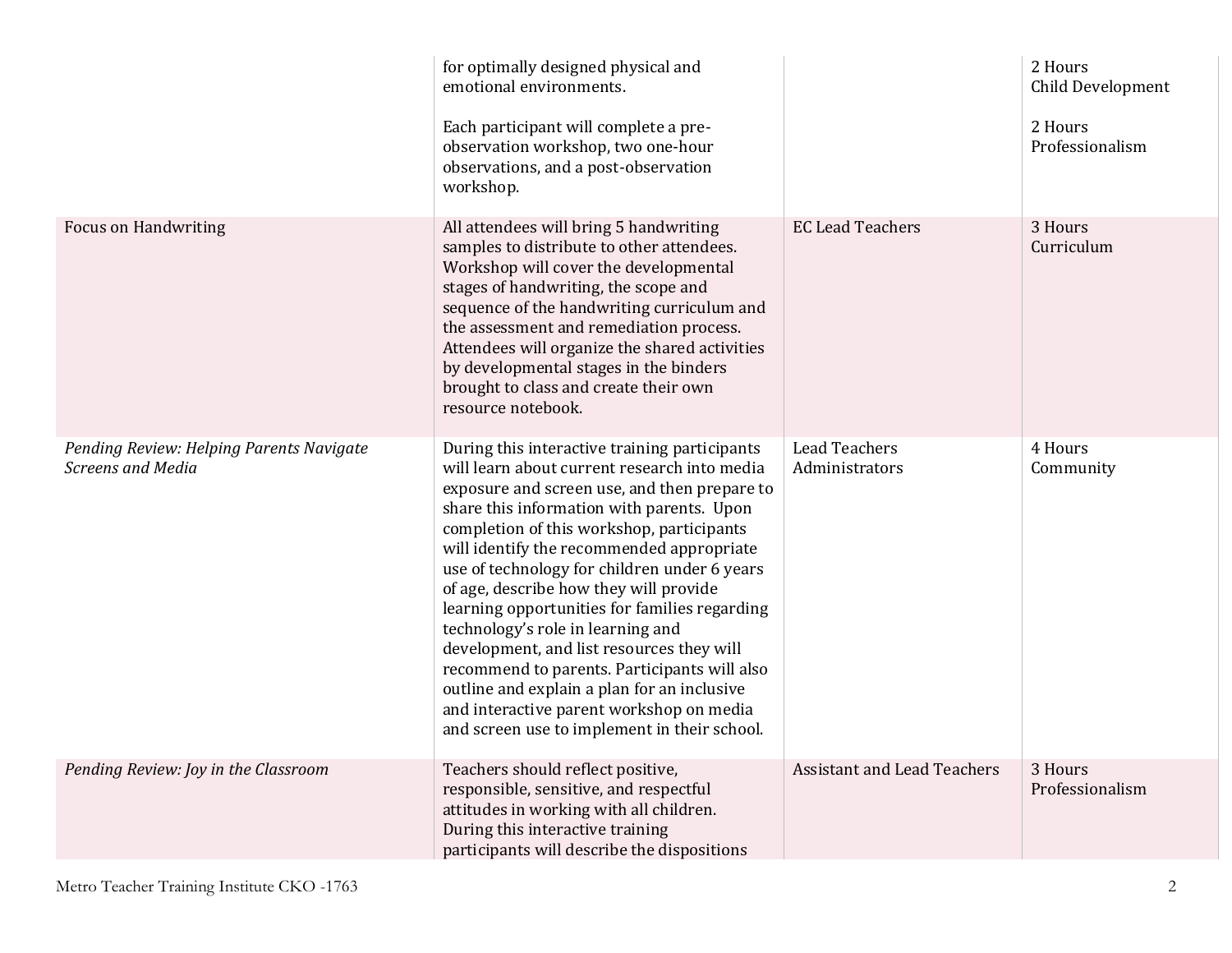|                                                                                     | of joyful teachers, summarize the role of<br>joy in Dr. Montessori's educational<br>philosophy, create a "toolbox" of joyful<br>activities for the classroom, and actively<br>practice and cultivate reflections for joy.                                                                                                                                    |                                                                                 |                            |
|-------------------------------------------------------------------------------------|--------------------------------------------------------------------------------------------------------------------------------------------------------------------------------------------------------------------------------------------------------------------------------------------------------------------------------------------------------------|---------------------------------------------------------------------------------|----------------------------|
| Keys to Reading - A Montessori Approach                                             | Attendees will define and outline the keys to<br>reading within the Montessori language<br>curriculum. The link between writing and<br>reading will be explored. Through a case<br>study approach, attendees will match the<br>Montessori lesson sequence to children's<br>developmental readiness and learning style.                                       | <b>EC Lead Teachers</b>                                                         | 3 Hours<br>Curriculum      |
| Montessori 101: Designing, Implementing, and<br>Assessing Practical Life Activities | The goal of this workshop is to give an<br>overview of the objectives and outcomes of<br>the Montessori Practical Life curriculum so<br>that attendees will be able to plan, design,<br>implement, and assess some basic activities<br>in their own professional or home setting.                                                                            | <b>EC Assistant Teachers</b><br>Administrators                                  | 3 Hours<br>Curriculum      |
| Professional Responsibilities of the Child Care<br>Provider                         | During this interactive training, participants<br>will define and demonstrate the traits and<br>behaviors of high level professionalism,<br>explore the roles, job descriptions, and<br>progression of responsibilities within a<br>school setting, identify internal and external<br>customers, and practice effective verbal and<br>written communication. | <b>New Assistant Teachers</b><br><b>New Lead Teachers</b><br>New Administrators | 3 Hours<br>Professionalism |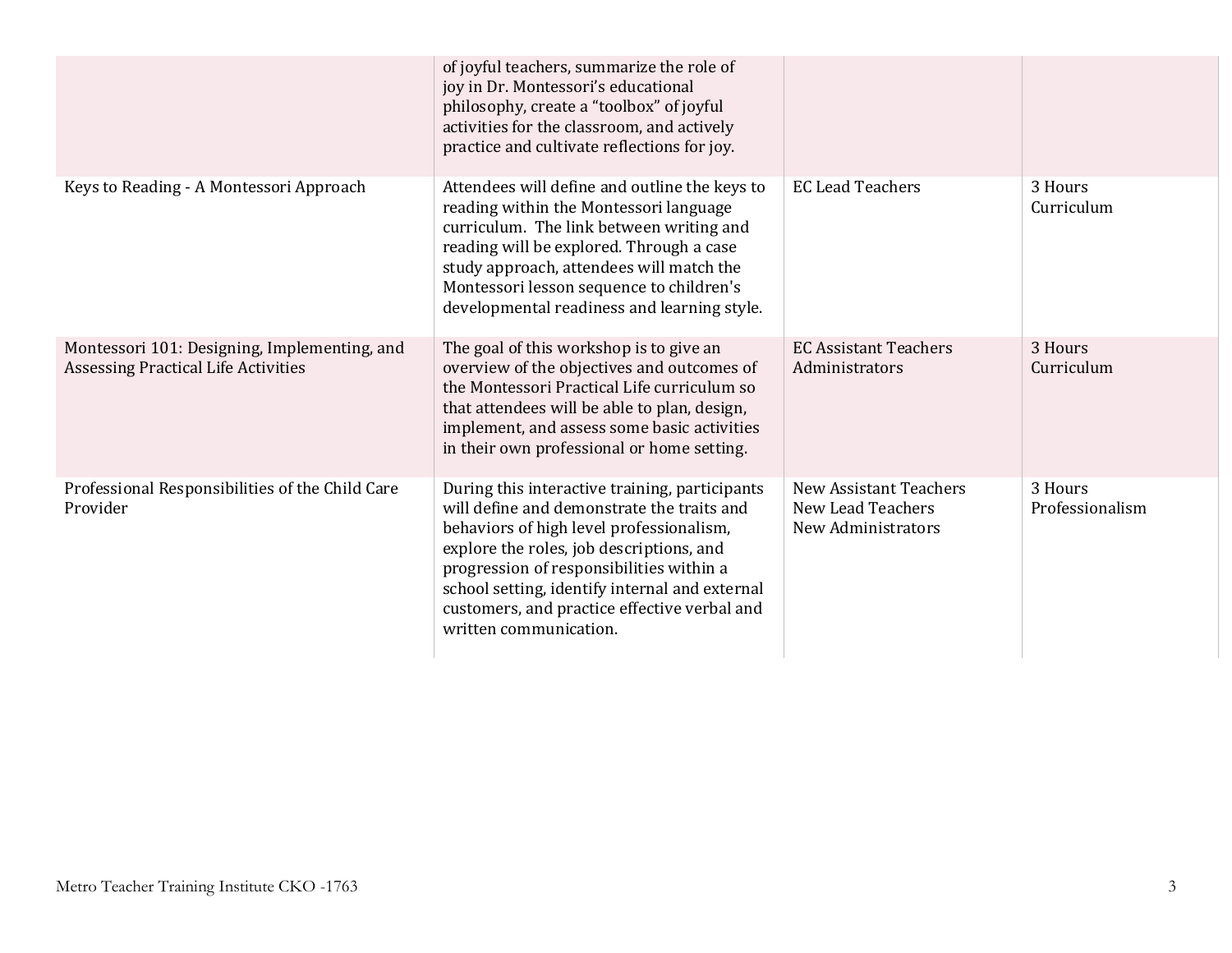| <b>Strong School Teams</b>           | During this interactive training participants<br>will learn the 5 components of successful<br>team building based on the concepts<br>described in the highly regarded book "The<br>Five Dysfunctions of a Team" by Patrick<br>Lencioni.                                                                                                                  | <b>Assistant and Lead Teachers</b><br>Administrators | 2 Hours<br>Professionalism |
|--------------------------------------|----------------------------------------------------------------------------------------------------------------------------------------------------------------------------------------------------------------------------------------------------------------------------------------------------------------------------------------------------------|------------------------------------------------------|----------------------------|
| Total Reading: A Montessori Approach | Topics covered include a brief overview of<br>the Keys to Reading within the Montessori<br>language curriculum. Attendees will evaluate<br>various case studies, assess student progress,<br>and prepare for parent conferencing on a<br>child's progress in language. Advanced<br>functional work and grammar lessons will be<br>practiced and refined. | <b>EC Lead Teachers</b>                              | 2 Hours<br>Curriculum      |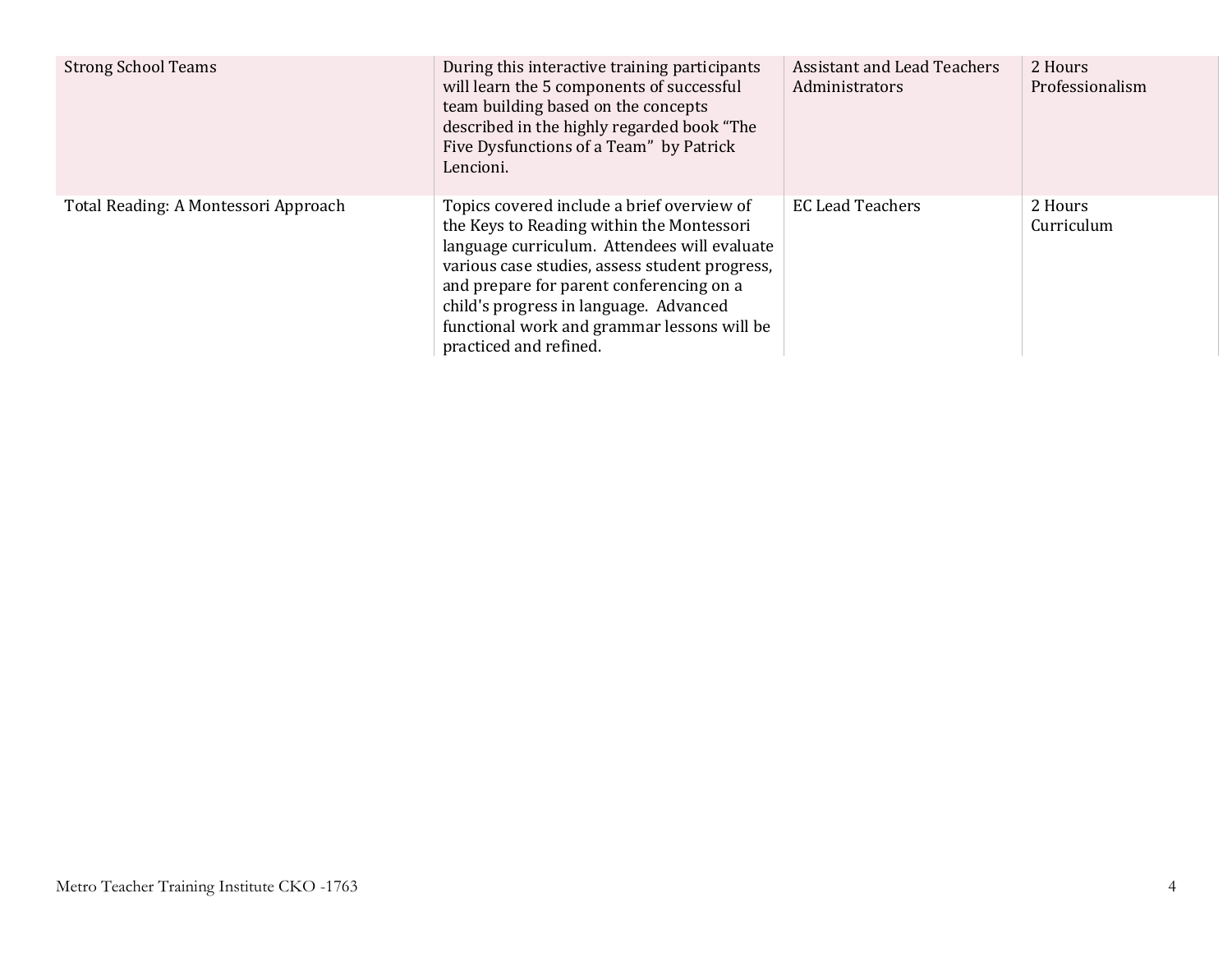| <b>Classroom Management Series</b>                                                                                          | Description                                                                                                                                                                                                                                                                                                                             | <b>Intended Audience</b>                        | <b>COK Hours</b>                |
|-----------------------------------------------------------------------------------------------------------------------------|-----------------------------------------------------------------------------------------------------------------------------------------------------------------------------------------------------------------------------------------------------------------------------------------------------------------------------------------|-------------------------------------------------|---------------------------------|
| <b>Classroom Management for the Democratic</b><br><b>Classroom Part 1</b><br>based on "Maintaining Sanity in the Classroom" | Participants will explore the mistaken goals<br>of misbehavior to better understand the<br>motivation of students. This session will also<br>explore the impact of the family on the child's<br>development.                                                                                                                            | <b>EC Assistant and Lead</b><br>Teachers        | 2 Hours<br>Child Development    |
| Classroom Management for the Democratic<br><b>Classroom Part 2</b><br>based on "Maintaining Sanity in the Classroom"        | Participants will learn what constitutes a<br>successful and democratic classroom. This<br>session will equip participants with several<br>management tools, ideas and models they<br>can apply instantly in their classrooms.                                                                                                          | <b>EC Assistant and Lead</b><br><b>Teachers</b> | 2 Hours<br>Curriculum           |
| <b>Classroom Management for the Democratic</b><br>Classroom Part 3<br>based on "Maintaining Sanity in the Classroom"        | Participants will explore common<br>developmental delays that impact student<br>learning. Local resources for special support<br>services will be discussed as well as striving<br>for an inclusive classroom.                                                                                                                          | <b>EC Assistant and Lead</b><br>Teachers        | 2 Hours<br><b>Special Needs</b> |
| Classroom Management for the Democratic<br>Classroom Part 4<br>based on "Maintaining Sanity in the Classroom"               | Participants will take a close look at specific<br>behavior issues that may impact the<br>classroom. The purpose, procedure, and<br>goals of Parent Teacher Conferences will be<br>explored and participants will utilize new<br>techniques for navigating conversations with<br>parents and/or extended family members of<br>students. | <b>EC Assistant and Lead</b><br>Teachers        | 2 Hours<br>Professionalism      |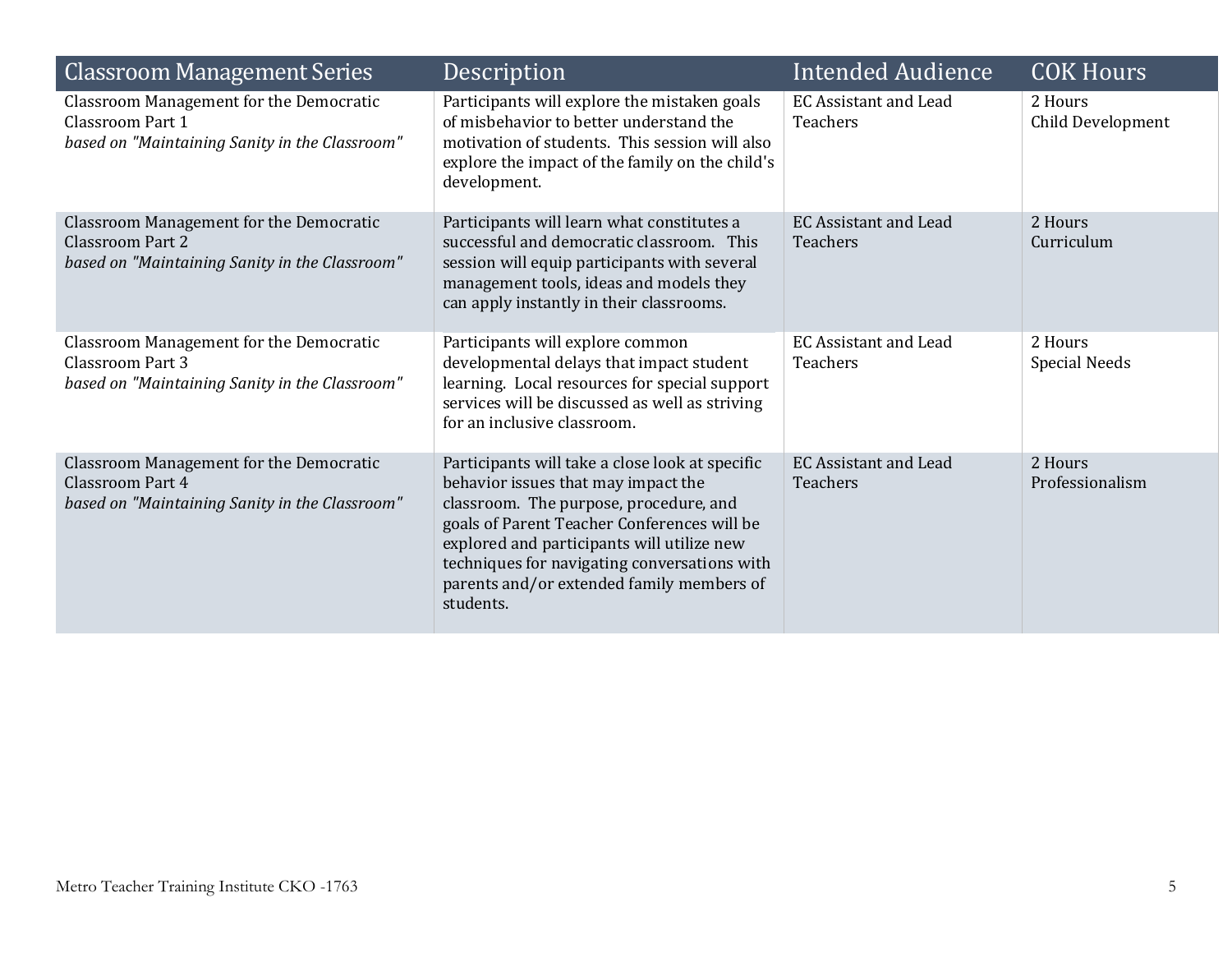| <b>Communication Series</b>                                          | Description                                                                                                                                                                                                                                                                                                                                                                      | <b>Intended Audience</b>                             | <b>COK Hours</b>           |
|----------------------------------------------------------------------|----------------------------------------------------------------------------------------------------------------------------------------------------------------------------------------------------------------------------------------------------------------------------------------------------------------------------------------------------------------------------------|------------------------------------------------------|----------------------------|
| <b>Communication Part One:</b><br><b>Understanding Communication</b> | This seminar for early childhood educators<br>covers the importance of developing<br>communication skills, strategies for<br>developing these skills, and tests commonly<br>used to assess one's temperament and<br>personality as a means to better understand<br>oneself and one's audience.                                                                                   | <b>Assistant and Lead Teachers</b><br>Administrators | 3 Hours<br>Professionalism |
| <b>Communication Part Two:</b><br><b>Communication Strategies</b>    | This workshop covers strategies for<br>improving communication with adults as<br>well as children. Attendees will practice<br>various dialogue techniques for<br>communication and conflict resolution as<br>well as modeling for understanding and<br>assessing unsatisfactory communications.                                                                                  | <b>Assistant and Lead Teachers</b><br>Administrators | 3 Hours Professionalism    |
| <b>Communication Part Three:</b><br><b>Everyday Communication</b>    | This workshop includes an overview of the<br>various types of communication that one<br>will encounter during the day in school.<br>Legal issues will be touched upon, as well as<br>how one interfaces with the community at<br>large. Participants will utilize strategies<br>learned to solve various case studies typical<br>of everyday situations in a child care setting. | <b>Assistant and Lead Teachers</b><br>Administrators | 3 Hours<br>Professionalism |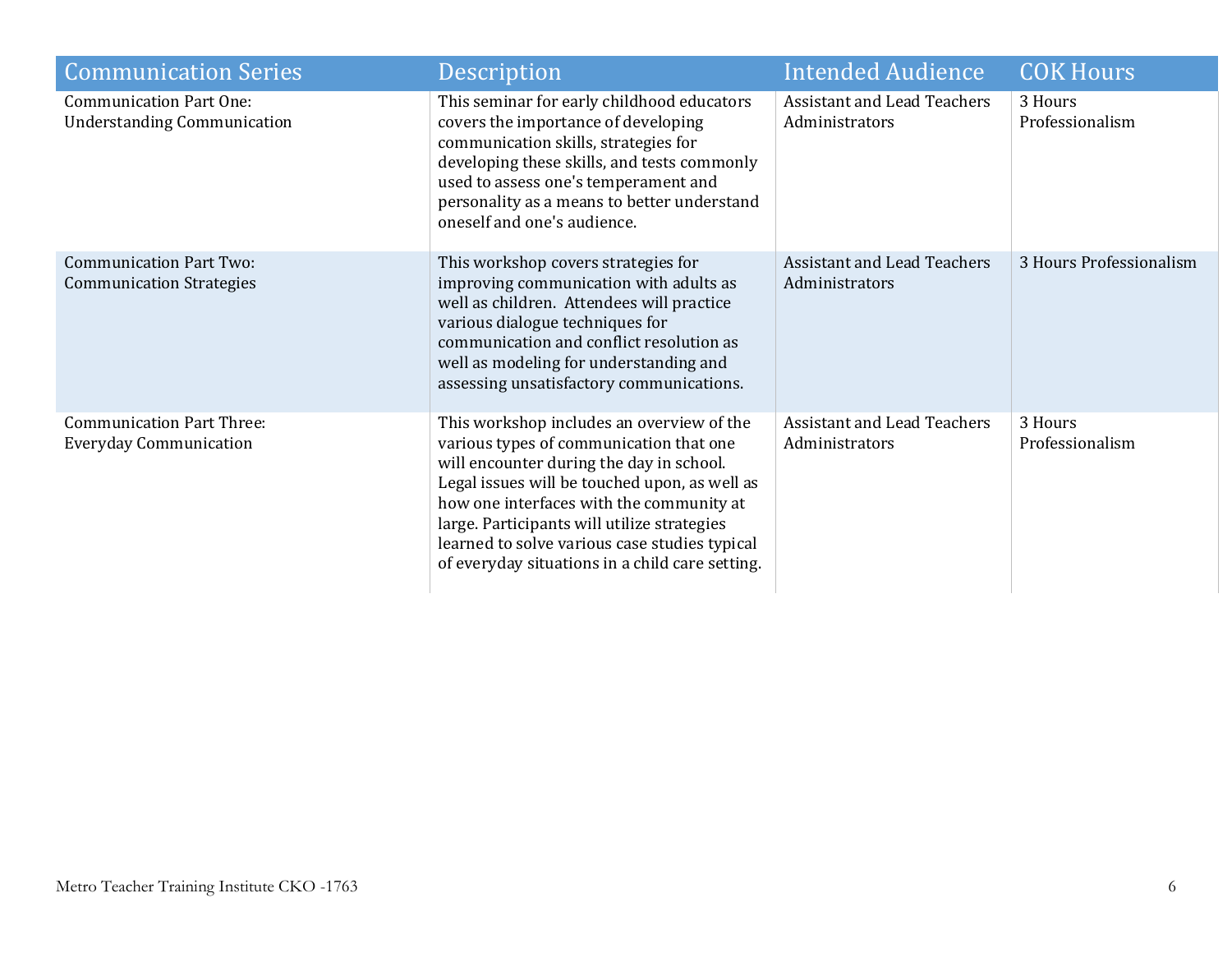| <b>Montessori Education Series</b>                                                                  | Description                                                                                                                                                                                                                                                    | <b>Intended Audience</b>     | <b>COK Hours</b>             |
|-----------------------------------------------------------------------------------------------------|----------------------------------------------------------------------------------------------------------------------------------------------------------------------------------------------------------------------------------------------------------------|------------------------------|------------------------------|
| Montessori Education for the Young Child<br>Part 1: Montessori Educational Philosophy               | During this 2-hour training, participants will<br>study the 3 central components of<br>Montessori Educational Philosophy: The<br>Human Tendencies, Sensitive Periods, and<br>the Planes of Development                                                         | <b>Assistant Teachers</b>    | 2 Hours<br>Child Development |
| Montessori Education for the Young Child<br>Part 2: The Primary Classroom                           | Montessori primary classrooms are<br>designed for children between the ages of 3<br>and 6 years. This session will focus on the<br>prepared environment and the instructional<br>areas of practical life, sensorial,<br>mathematics, and language.             | <b>EC Assistant Teachers</b> | 2 Hours<br>Curriculum        |
| Montessori Education for the Young Child<br>Part 3: The Montessori Toddler and Infant<br>Classrooms | Montessori toddler and infant classrooms<br>are designed for students between 3 and 36<br>months of age. This session will focus on the<br>developmental design of infant and toddler<br>classrooms.                                                           | <b>IT Assistant Teachers</b> | 2 Hours<br>Curriculum        |
| Montessori Education for the Young Child<br>Part 4: Positive Classroom Management                   | This session is about the roles and<br>responsibilities of the Instructional Assistant<br>in a Montessori classroom, including the<br>necessity of creating boundaries and<br>utilizing classroom management techniques<br>that ensure students are respected. | <b>Assistant Teachers</b>    | 2 Hours<br>Professionalism   |